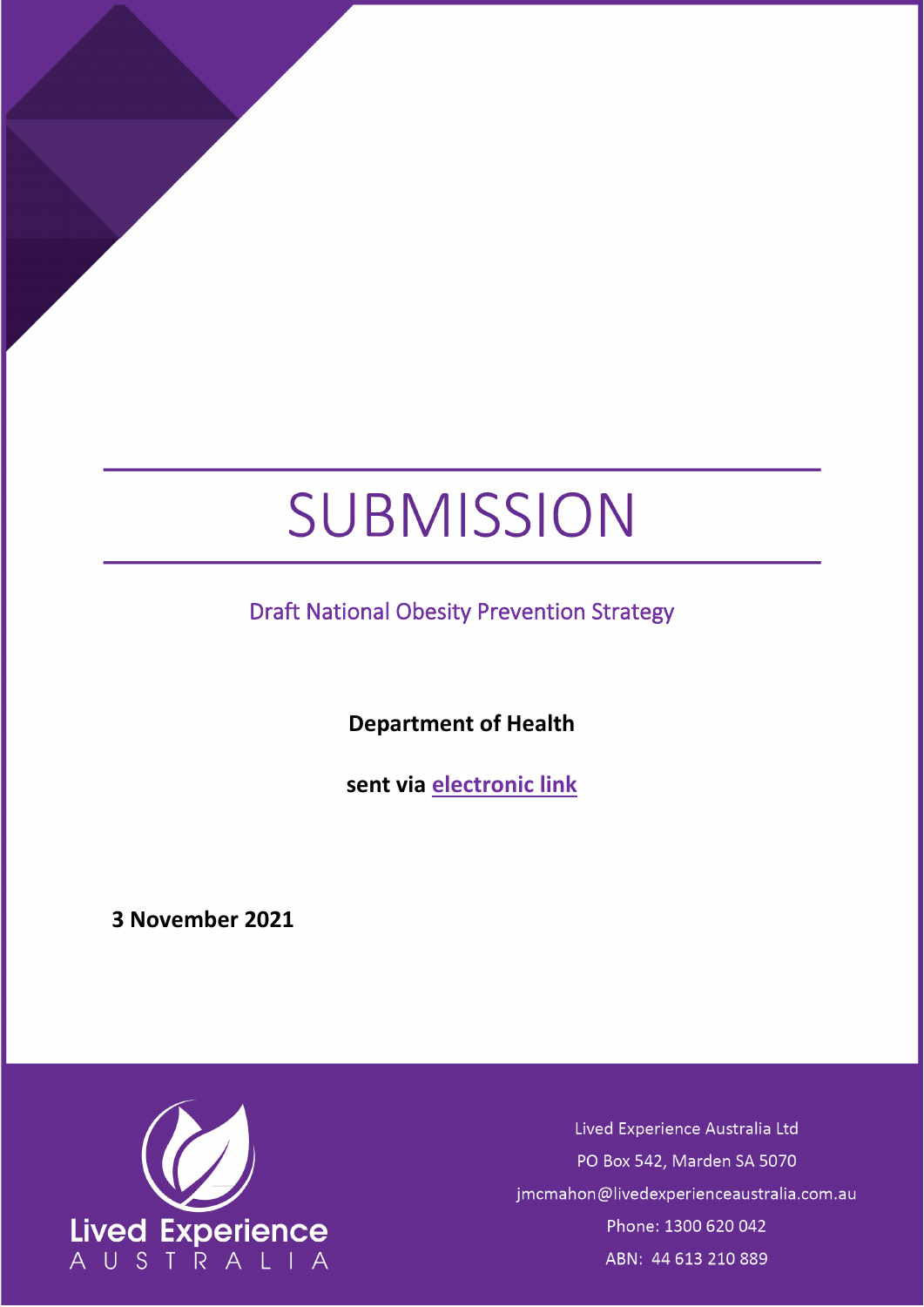# Response ID ANON-D6TS-MYR7-G

Submitted to Draft National Obesity Prevention Strategy Submitted on 2021-11-03 15:58:58

## Section 1: Privacy information

1 Do you consent to your submission being published on the Department's website, and accessible to the public, including persons overseas, in accordance with the following preference:

Publish response without my name but including my organisation's name

2 Please read and agree to the below declarations:

I have read, understood and consent to the above statements.: Yes

Section 2: Introduction

3 What is your name?

Name: Janne McMahon

4 What is your email address?

Email: jmcmahon@livedexperienceaustralia.com.au

5 What is the name of your organisation?

Organisation (if not representing an organisation you can enter 'member of community'): Lived Experience Australia

6 Are you completing this survey on behalf of your organisation?

Yes

7 What sector do you represent? You may select more than one option.

Health promotion

Section 3: Overarching concepts

8 Do you agree with the overall approach of the Strategy?

Strongly agree

You can explain your selection or provide comments in the text box if you wish. (250 word limit):

People with mental health challenges or mental illness are prescribed a multitude of psychotropic medications such as antipsychotics, antidepressants etc which inevitably ad to weight gain.

Additionallly, people with mental illness often do not have awareness of good eating habits, rely on the DSP and hence have limited funds to purchase good choices of food, and have limited motivation or are too sedated to be able to engage in physical activites.

Furthermore, they are often isolated, and therefore have limited connection with health clubs, sporting clubs etc.

9 The current title is National Obesity Prevention Strategy. Does the title reflect the content of the Strategy?

Agree

You can explain your selection or provide comments in the text box if you wish. (250 word limit):

We think this explains the content well.

10 The Strategy includes two Guiding Principles outlined on page 11 of the draft. Do you agree with the Guiding Principles?

Guiding Principles - Equity: Agree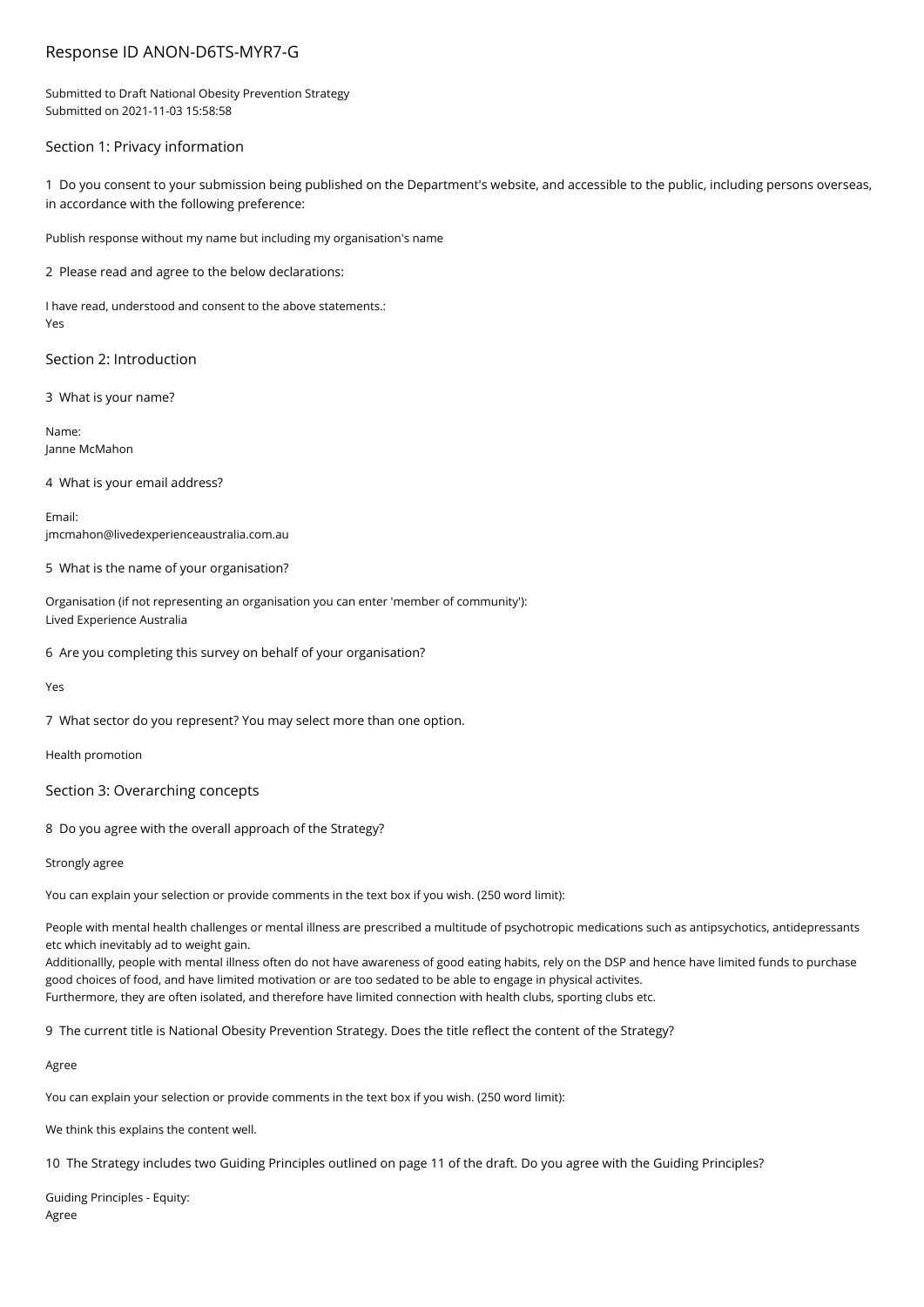Guiding Principles - Sustainable development: Agree

You can explain your selections or provide comments in the text box if you wish.:

Having a strategy such as this, enables greater awareness to the issue of obesity. However, care should be taken to ensure people with eating disorders for example, are engaged within the strategy to ensure that any promotion does not make their situation worse by highlighting areas of self image.

11 The Strategy includes a high-level Vision outlined on page 12 of the draft. Do you agree with the Vision?

Agree

You can explain your selection or provide comments in the text box if you wish. (250 word limit):

LEA agrees with the Vision with the caveat of mental health challenges and eating disorders highlighted. Also the fact that many people with mental illness or chronic/severe mental health challenges often do not have a regular GP, and certainly as part of their treatment team.

A lot is anticipated at the primary health care level, but obesity or weight gain needs to be acknowledged and recognised at all levels of the health system especially that of the mental health sector.

12 The Strategy includes a Target outlined on page 12 of the draft. Do you agree with the Target?

Agree

You can explain your selection or provide comments in the text box if you wish. (250 word limit):

LEA supports this approach.

13 The Strategy includes five Objectives outlined on page 12 of the draft. Do you agree with the Objectives?

Do you agree with the Objectives? - More supportive and healthy environments: Agree

Do you agree with the Objectives? - More people eating healthy food and drinks: Agree

Do you agree with the Objectives? - More people being physically active: Agree

Do you agree with the Objectives? - More resilient systems, people, and communities: Agree

Do you agree with the Objectives? - More accessible and quality support for people: Agree

You can explain your selections or provide comments in the text box if you wish.:

Personal choice is important, and having more options to select from, clearly marked will go a long way to advising people of what to eat/drink in their own best interest.

However, clearly people on centrelink benefits, those in supported housing, or those who are homeless, must be prioritised.

14 Are there any Objectives missing?

You can provide comments in the text box if you wish.:

No we do not believe so, other than those mentioned previously.

15 The Strategy includes three Ambitions outlined on page 12 of the draft. Do you agree with the Ambitions?

Ambitions - All Australians live, learn, work, and play in supportive and healthy environments.: Agree

Ambitions - All Australians are empowered and skilled to stay as healthy as they can be.: Agree

Ambitions - All Australians have access to early intervention and primary health care.: Agree

You can explain your selections or provide comments in the text box if you wish.: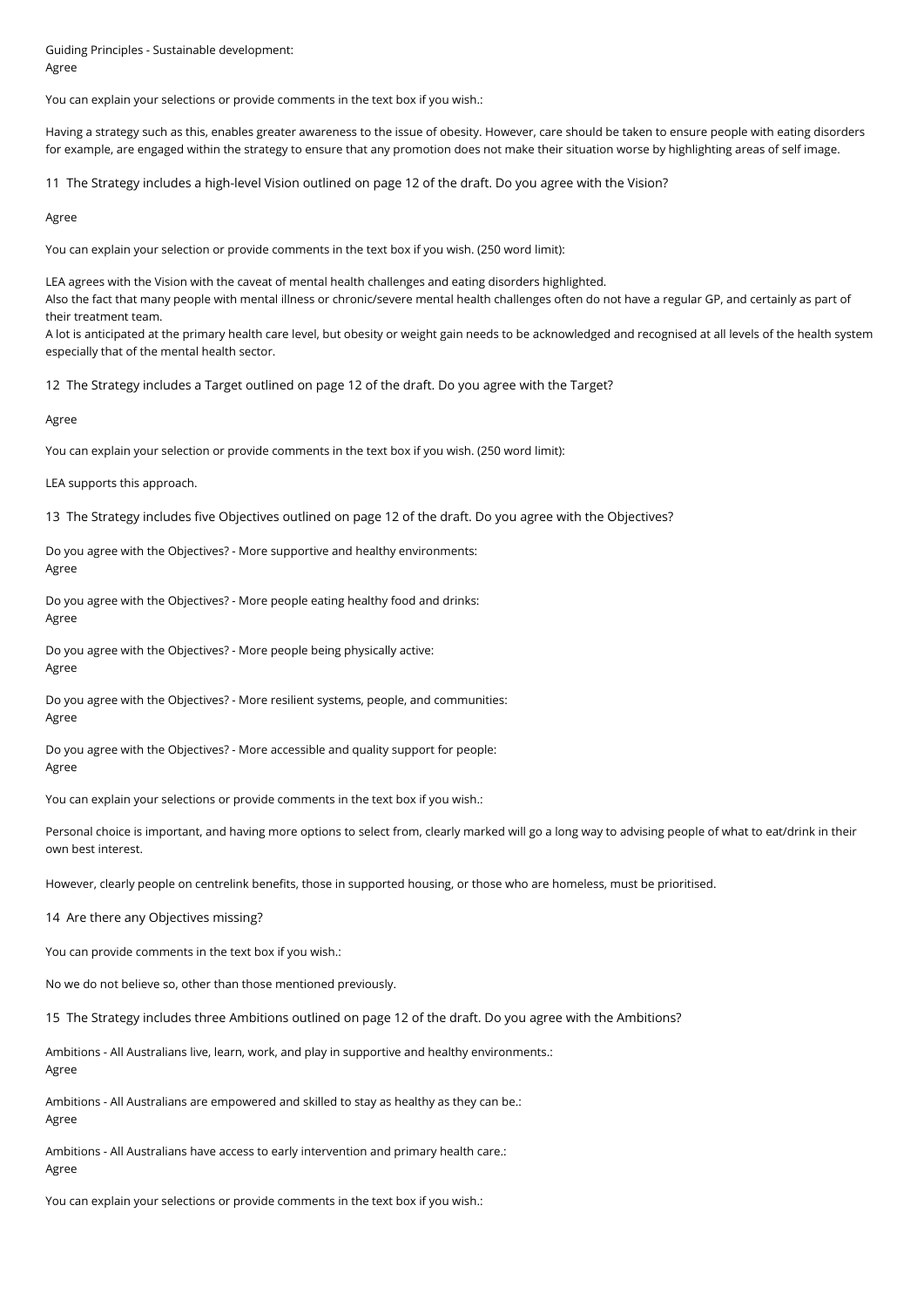Again, this answer has the caveat around special acknowledgement for those with mental health challenges to have the affordability, knowledge, motivation and connections with the community and a regular GP are critical.

16 The Strategy includes three Enablers outlined on page 12 and pages 42-44 of the draft. Do you agree with the Enablers?

Enablers - Lead the way: Agree Enablers - Better use of evidence and data: Agree Enablers - Invest for delivery: Agree You can explain your selections or provide comments in the text box if you wish.: LEA agrees that not only Govts but also the heathcare settings should lead the way in promoting good weight, better choices, greater affordability etc. 17 Are there any Enablers missing? You can provide comments in the text box if you wish.: LEA does not believe so. Section 4: Ambition 1 - All Australians live, learn, work, and play in supportive and healthy environments. 18 Ambition 1 Strategies are outlined on pages 15-28 of the draft. Do you agree with the Strategies in Ambition 1? Ambition 1 - Strategy 1.1 Build a healthier and more resilient food system.: Agree Ambition 1 - Strategy 1.2 Make sustainable healthy food and drinks more locally available.: Agree Ambition 1 - Strategy 1.3 Explore use of economic tools to shift consumer purchases towards healthier food and drink options.: Agree Ambition 1 - Strategy 1.4 Make processed food and drinks healthier by supporting reformulation.: Agree Ambition 1 - Strategy 1.5 Make healthy food and drinks more available and accessible and improve nutrition information to help consumers.: Agree Ambition 1 - Strategy 1.6 Reduce exposure to unhealthy food and drink marketing, promotion and sponsorship especially for children.: Agree Ambition 1 - Strategy 1.7 Build more connected and safe community spaces that inspire people of all ages, abilities and cultures to engage in regular physical activity.: Agree Ambition 1 - Strategy 1.8 Grow participation in walking, cycling, public transport, active recreation and sport by minimising cost and access barriers.: Agree Ambition 1 - Strategy 1.9 Build the capacity and sustainability of the sport and active recreation industry.: Agree Ambition 1 - Strategy 1.10 Enable school and early childhood education and care settings to better support children and young people to build a positive lifelong relationship with healthy eating and physical activity.: Agree Ambition 1 - Strategy 1.11 Enable workplaces to better support the health and wellbeing of their workers.: Agree Ambition 1 - Strategy 1.12 Enable government agencies, care facilities, tertiary and training institutions, sporting and recreation facilities, and community organisations to lead the way by supporting breastfeeding, providing access to healthy food and drinks, and encouraging more physical activity.: Agree

You can explain your selections or provide comments in the text box if you wish.:

All strategies are critical for the reduction in obesity and better health and wellbeing. LEA knows that with better health, mental health is often improved as well.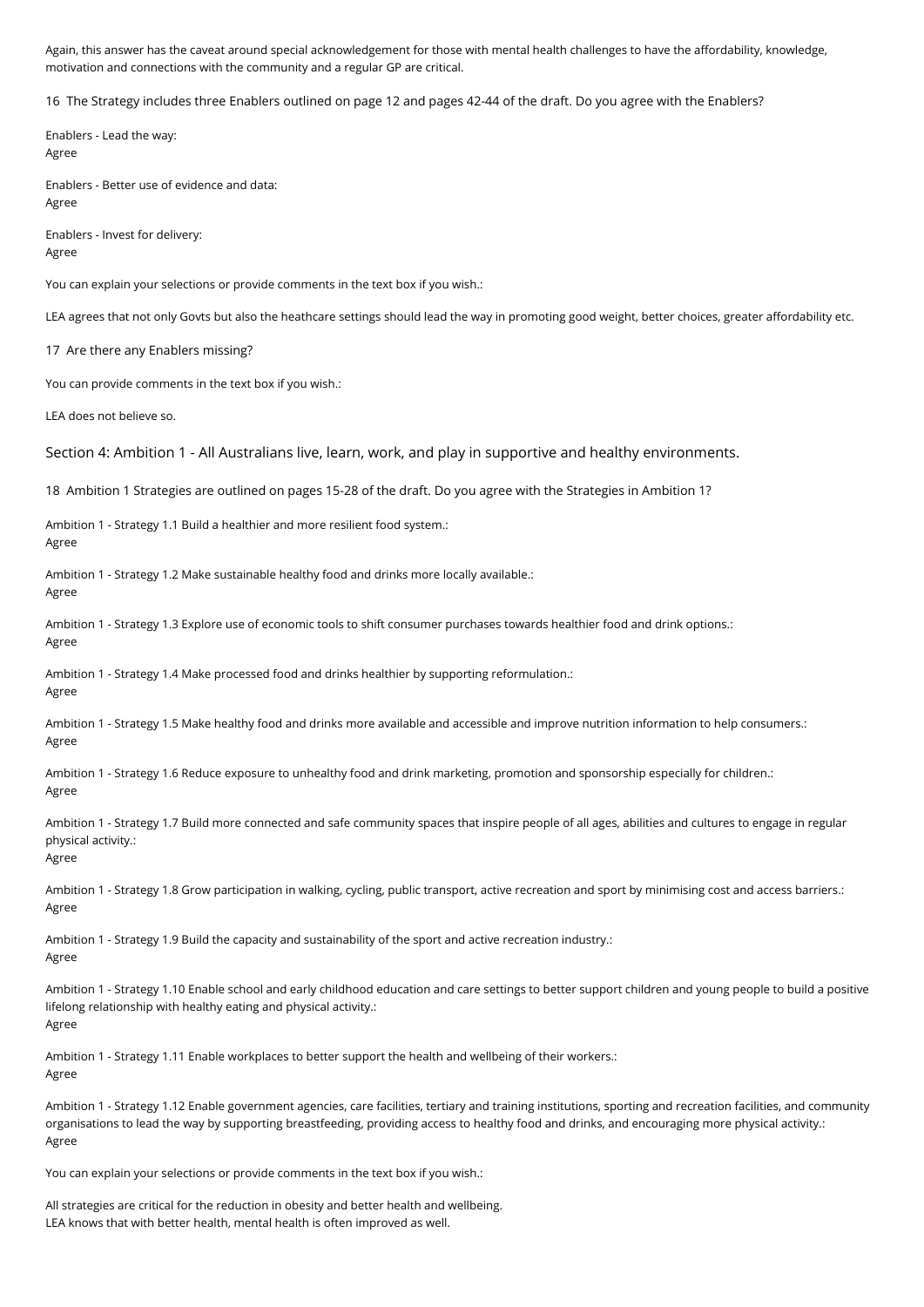Having the choice and easily marked food/drink items will enable people to select better options.

An easily recognisable system that is well marked, easy to recognise and select will go a long way to making choices easier.

Having a connection with the community and the sporting and community clubs is important and should be easily access with members welcoming others including those from disadvantaged socio economic communities.

Having a welcoming environment, engaging with those more isolate, and supporting them to take better care of their physical health will be important.

19 Are there any Strategies missing in Ambition 1?

You can provide comments in the text box if you wish.:

LEA does not believe so.

Section 5: Ambition 2 - All Australians are empowered and skilled to stay as healthy as they can be.

20 Ambition 2 Strategies are outlined on pages 29-36 of the draft. Do you agree with the Strategies in Ambition 2?

Ambition 2 - Strategy 2.1 Improve people's knowledge, skills and confidence.: Strongly agree

Ambition 2 - Strategy 2.2 Use sustained social marketing.: Strongly agree

Ambition 2 - Strategy 2.3 Enable parents, carers and families to optimise healthy child development and lifelong healthy habits for children and adolescents.: Strongly agree

Ambition 2 - Strategy 2.4 Engage and support young people to embed healthy behaviours as they transition to adulthood.: Strongly agree

Ambition 2 - Strategy 2.5 Engage and support local communities and organisations to develop and lead their own healthy eating and physical activity initiatives.:

Strongly agree

Ambition 2 - Strategy 2.6 Support targeted actions that enhances active living and healthy food and drink opportunities within priority populations.: Strongly agree

Ambition 2 - Strategy 2.7 Enable and empower priority populations to have the same opportunities as others by supporting relevant sectors to reduce the structural and social barriers.: Strongly agree

You can explain your selections or provide comments in the text box if you wish.:

LEA considers all strategies mentioned here, to be critical for people with mental health challenges. With the implementation of some of these strategies will go a long way to assisting them. LEA recognises that this will no doubt be a staggered implementation and request that the issues and needs of minority,r disadvantaged, disability groups be considered as a separate area on how best to implement some of these strategies which are need now.

21 Are there any Strategies missing in Ambition 2?

You can provide comments in the text box if you wish.:

LEA does not believe so other than what we have mentioned above.

Section 6: Ambition 3 - All Australians have access to early intervention and primary health care.

22 Ambition 3 Strategies are outlined on pages 37-41 of the draft. Do you agree with the Strategies in Ambition 3?

Ambition 3 - Strategy 3.1 Enable access to primary health care and community-based practitioners and services in the community and at home.: Strongly agree

Ambition 3 - Strategy 3.2 Increase clarity and uptake of models of care and referral pathways that focus on the individual.: Strongly agree

Ambition 3 - Strategy 3.3 Support health, social and other care services to enable positive discussion about weight.: Strongly agree

Ambition 3 - Strategy 3.4 Strengthen the confidence and competence of the primary health care workforce to prioritise the prevention of obesity.: Strongly agree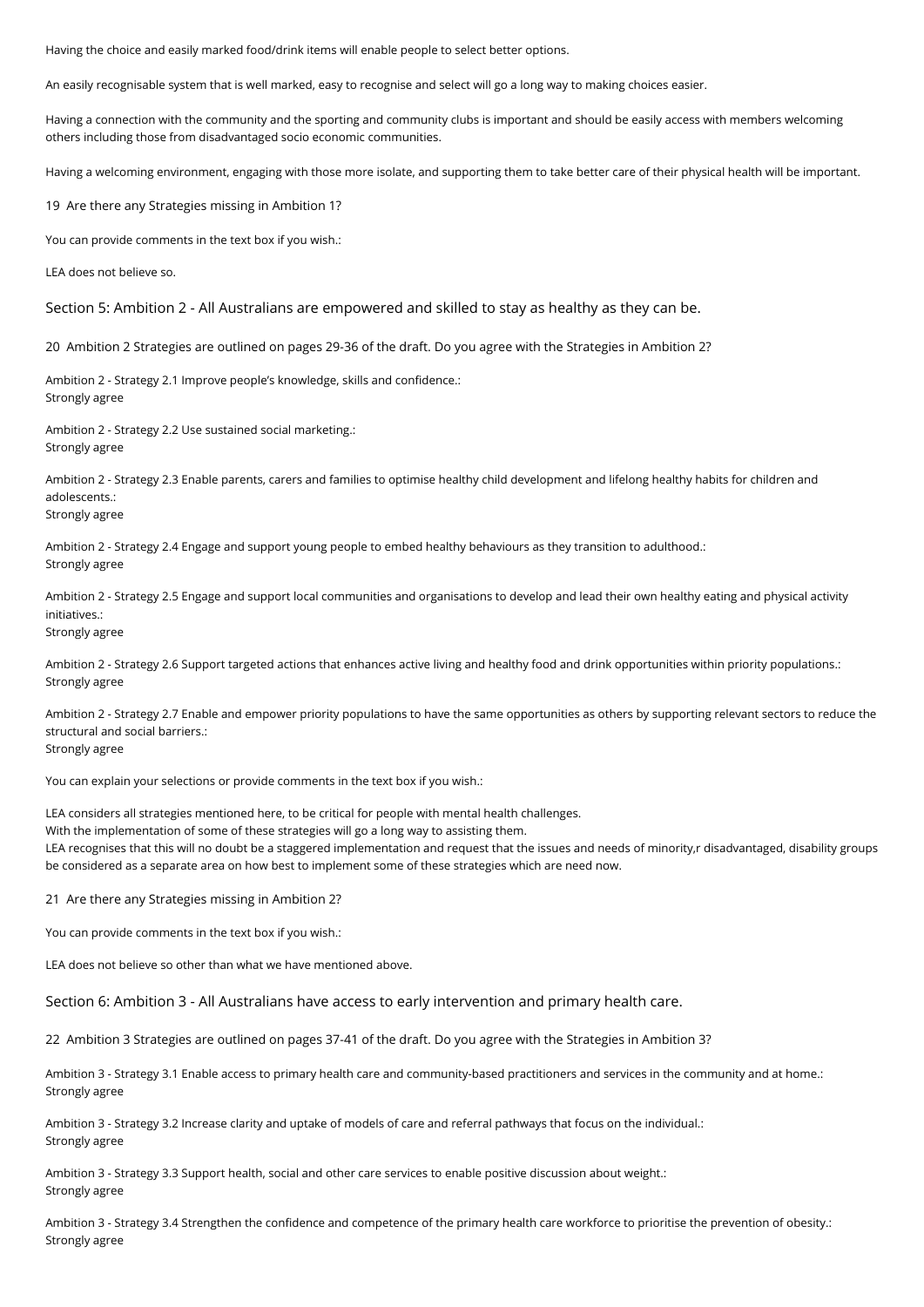You can explain your selections or provide comments in the text box if you wish.:

LEA strongly supports these strategies.

As mentioned, implementation early will assist many people as part of early identification and early intervention strategies.

Having mental health clinicians focus more broadly on how to manage weight gain from medications will be crucial.

LEA has just completed a national survey of our members and friends together with Equally Well, around how much emphasis mental health clinicians actually address physical issues.

The Report will be published in due course and this will be an important piece of research that LEA would be pleased to discuss in more detail, including how this reflects or interacts with this strategy.

23 Are there any Strategies missing in Ambition 3?

You can provide comments in the text box if you wish.:

LEA does not consider there to be any further.

24 What do you think are the 5 most important Strategies and the 5 least important Strategies, considering all Strategies across each of the 3 Ambitions, to address overweight and obesity? Please select 5 only in each column.

5 most/least important strategies - Strategy 1.1 Build a healthier and more resilient food system.:

5 most/least important strategies - Strategy 1.2 Make sustainable healthy food and drinks more locally available.: 5 least important Strategies

5 most/least important strategies - Strategy 1.3 Explore use of economic tools to shift consumer purchases towards healthier food and drink options.: 5 least important Strategies

5 most/least important strategies - Strategy 1.4 Make processed food and drinks healthier by supporting reformulation.: 5 least important Strategies

5 most/least important strategies - Strategy 1.5 Make healthy food and drinks more available and accessible and improve nutrition information to help consumers.:

5 most/least important strategies - Strategy 1.6 Reduce exposure to unhealthy food and drink marketing, promotion and sponsorship especially for children.:

5 most/least important strategies - Strategy 1.7 Build more connected and safe community spaces that inspire people of all ages, abilities and cultures to engage in regular physical activity.: 5 most important Strategies

5 most/least important strategies - Strategy 1.8 Grow participation in walking, cycling, public transport, active recreation and sport by minimising cost and access barriers.:

5 most/least important strategies - Strategy 1.9 Build the capacity and sustainability of the sport and active recreation industry.:

5 most/least important strategies - Strategy 1.10 Enable school and early childhood education and care settings to better support children and young people to build a positive lifelong relationship with healthy eating and physical activity.: 5 most important Strategies

5 most/least important strategies - Strategy 1.11 Enable workplaces to better support the health and wellbeing of their workers.: 5 least important Strategies

5 most/least important strategies - Strategy 1.12 Enable government agencies, care facilities, tertiary and training institutions, sporting and recreation facilities, and community organisations to lead the way by supporting breastfeeding, providing access to healthy food and drinks, and encouraging more physical activity.:

5 least important Strategies

5 most/least important strategies - Strategy 2.1 Improve people's knowledge, skills and confidence.:

5 most/least important strategies - Strategy 2.2 Use sustained social marketing.:

5 most/least important strategies - Strategy 2.3 Enable parents, carers and families to optimise healthy child development and lifelong healthy habits for children and adolescents.:

5 most/least important strategies - Strategy 2.4 Engage and support young people to embed healthy behaviours as they transition to adulthood.:

5 most/least important strategies - Strategy 2.5 Engage and support local communities and organisations to develop and lead their own healthy eating and physical activity initiatives.:

5 most/least important strategies - Strategy 2.6 Support targeted actions that enhances active living and healthy food and drink opportunities within priority populations.: